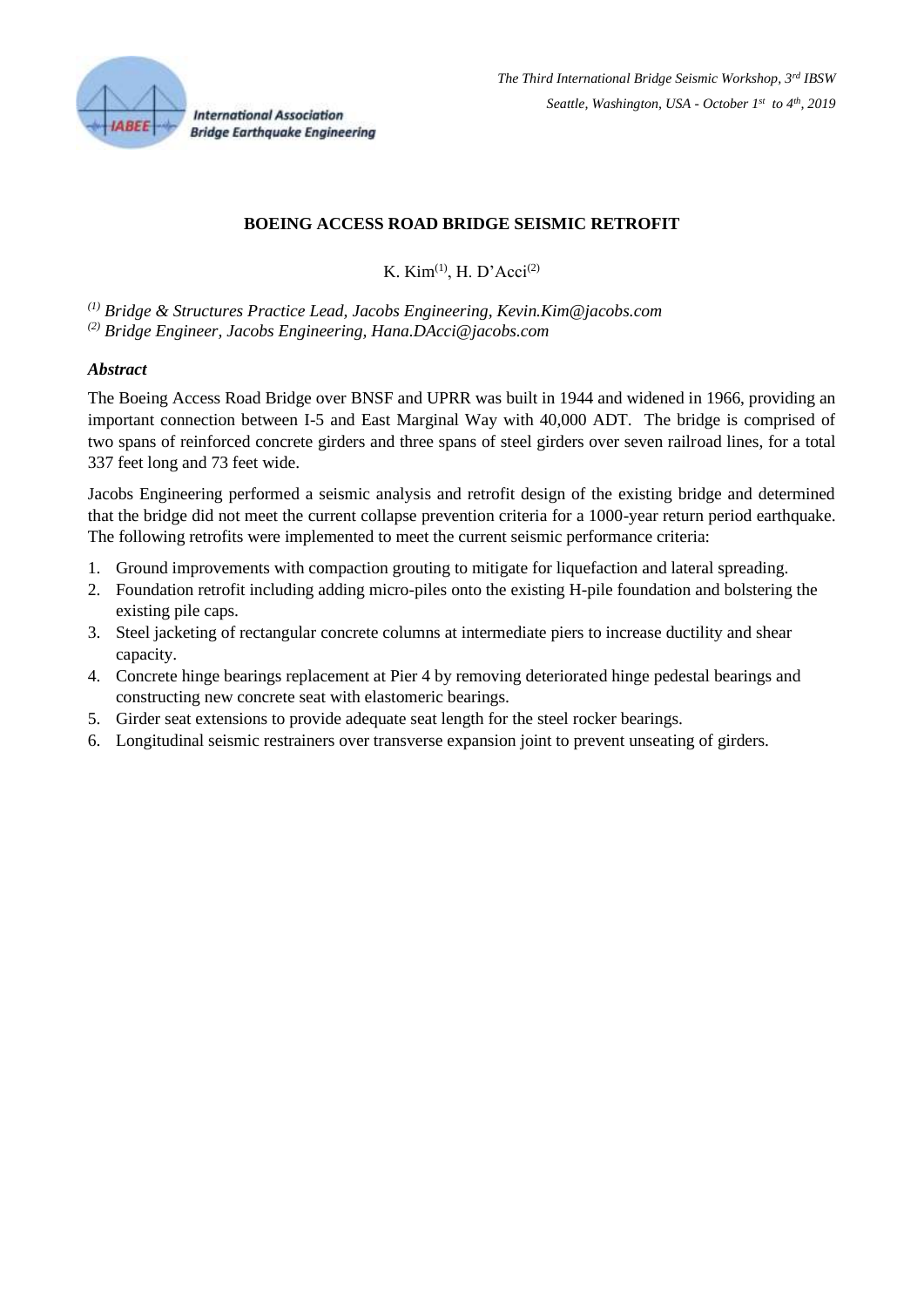*The Third International Bridge Seismic Workshop, 3rd IBSW Seattle, Washington, USA - October 1 st to 4th , 2019*

# **Extended Abstract**

# **1. Bridge Description**

The South Boeing Access Road Bridge, originally constructed in 1944 and widened in 1965, is a five span bridge totaling 337-ft in length and spanning over BNSF/UPRR railroads. The total bridge width is 73-ft wide accommodating three lanes of traffic in each direction and a 5-ft sidewalk on the south side of the bridge. The bridge carries approximately 40,000 vehicles per day with truck volumes of approximately 10% of traffic.

The bridge superstructure is comprised of three spans of steel girders with a cast in place concrete deck, and two spans of with cast in place concrete T-beams. The bridge superstructure was widened in kind with a longitudinal joint along the entire length of the deck on the north side.

The bridge substructure at Piers 4, 5 and 6 consists of multi reinforced concrete columns founded on H-piles foundation. Piers 2 and 3 substructure consists of reinforced concrete wall founded on H-Pile foundation.

# **2. Seismic Analysis**

### **2.1 Performance Criteria**

According to the FHWA Seismic Retrofitting Manual, the minimum performance level required for the South Boeing Access Road Bridge is PL 1 (Life Safety) for the Upper Level Ground Motion (i.e., 1,000-year event)<sup>[1]</sup>. The bridge is also assigned a Seismic Hazard Level (SHL) IV.

Under a Performance Level 1 (Life Safety), the bridge is expected to experience significant damage and service may be significantly disrupted, but life safety is preserved. The bridge may need to be replaced after a large earthquake.

Bridges can be seismically evaluated using the capacity spectrum method (Method D1) for regular bridges, the structure capacity/demand method (Method D2 or Pushover Method) for regular and irregular bridges, or time history analysis (Method E) for irregular complex bridges<sup>[1]</sup>. Per the requirements of Table 1-9 of the FHWA Seismic Retrofitting Manual, it is determined that utilizing Method D2 (Pushover Method) is appropriate for the South Boeing Access Road Bridge.

### **2.2 Modeling & Demand Analysis**

Seismic forces and displacement demands were determined by performing a linear elastic multimodal response spectral analysis using CSI Bridge Software. A 3D spine model was utilized to obtain the lateral displacement demands. The 3D spine model incorporates the bridge superstructure and substructure elements as shown in Figure 2.

A sufficient number of modes were included in the model such that the total mass participating in the response was at least 90 percent. Modal response contributions were combined using the complete quadratic combination (CQC) method. Response of the structure was analyzed in two orthogonal horizontal directions and the results were combined according to Section 7.4.2 of the FHWA Seismic Retrofitting Manual<sup>[1]</sup>. Horizontal directions are defined as longitudinal (parallel to the bridge alignment) and transverse (perpendicular to the bridge alignment). Vertical acceleration effects were not included in this analysis.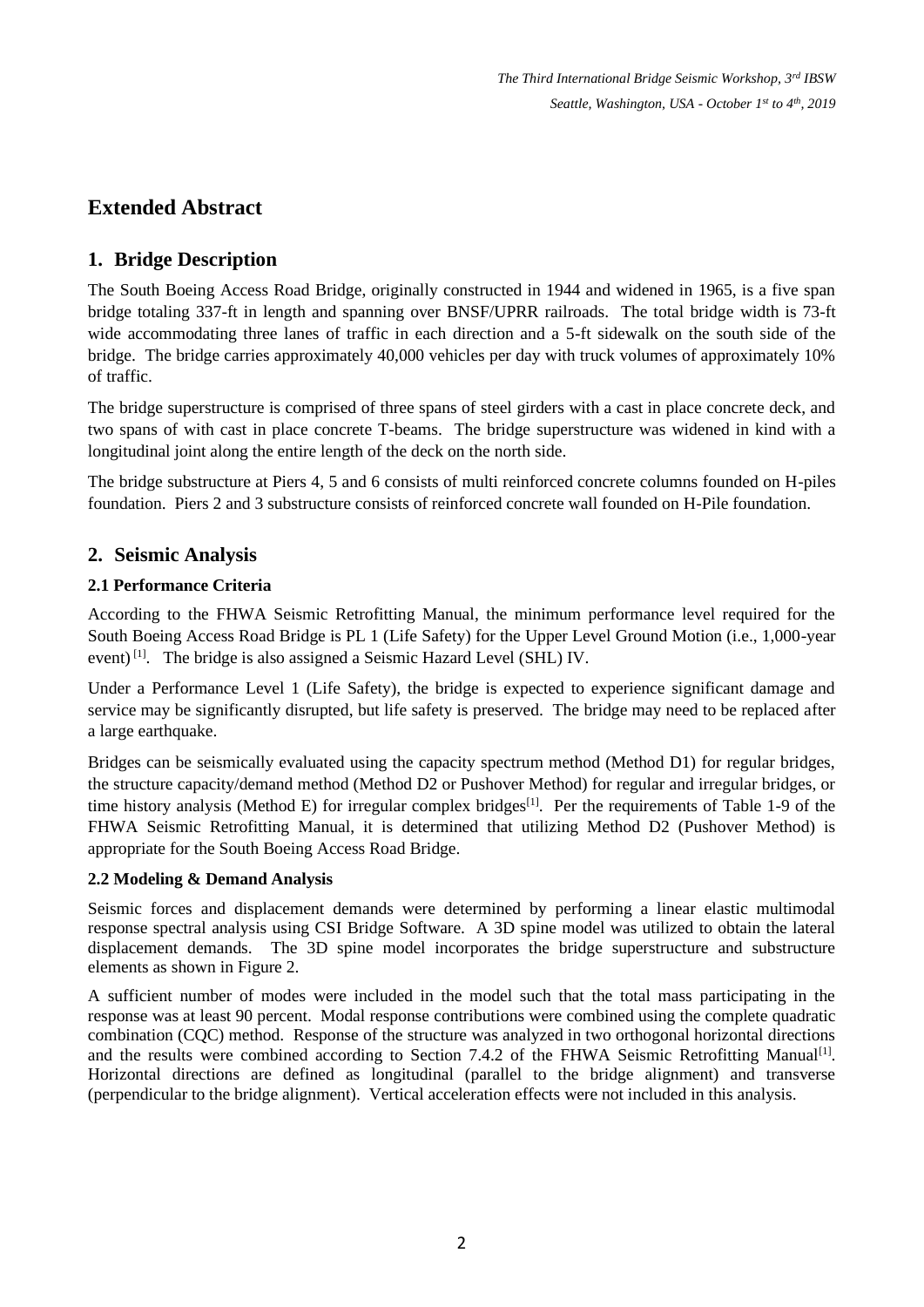

# **Figure 2: Bridge 3D Model**

The following assumptions were made for all response spectrum models:

- 1. Members were modeled with frame (beam) elements with 6 degrees of freedom at each joint and were located along the center of gravity of each section being modeled.
- 2. The superstructure was modeled as a spine with a minimum of 10 equal segments per span. Superstructure frame elements were modeled at the composite section neutral axis.
- 3. Body constraints were assigned to the crossbeams joints to ensure forces were properly distributed to the substructure components when subjected to the seismic loads.
- 4. Columns and walls were modeled with equivalent cracked stiffness in accordance with Table 7-1 of the FHWA Seismic Retrofitting Manual or with a calculated equivalent cracked stiffness.

The bridge intermediate piers are founded on concrete footings with two rows of steel H-piles. Linear foundation springs were established for the pile groups in accordance with FHWA Seismic Retrofitting Manual<sup>[1]</sup> and the WSDOT BDM<sup>[2]</sup>.

At Piers 3, 4 and 5 the 1965 widening foundations were constructed at much shallower depth than the original bridge foundations (approximately 18-Feet). Therefore, a significant length of the original pier wall at Pier 3 and columns at Piers 4 and 5 are buried underground. To envelope the bridge response, two sets of models are developed. The first model ignores the soils surrounding the wall and columns at Piers 3, 4 and 5, and the foundation stiffness is only based on the piles group linear springs. This model will represent a softer response of the bridge. The second model accounts for the stiffness provided by the soils surrounding the wall and columns at Piers 3, 4 and 5, in addition to the piles group linear springs. This model represents a stiffer response of the bridge.

The abutment at Pier 1 is founded on a narrow concrete spread footing with concrete struts and dead-man anchors providing lateral stability to the abutment. The abutment spread footing translational and rotational springs were developed in accordance with the FHWA Seismic Retrofitting Manual<sup>[1]</sup> and the WSDOT  $BDM^{[2]}$ .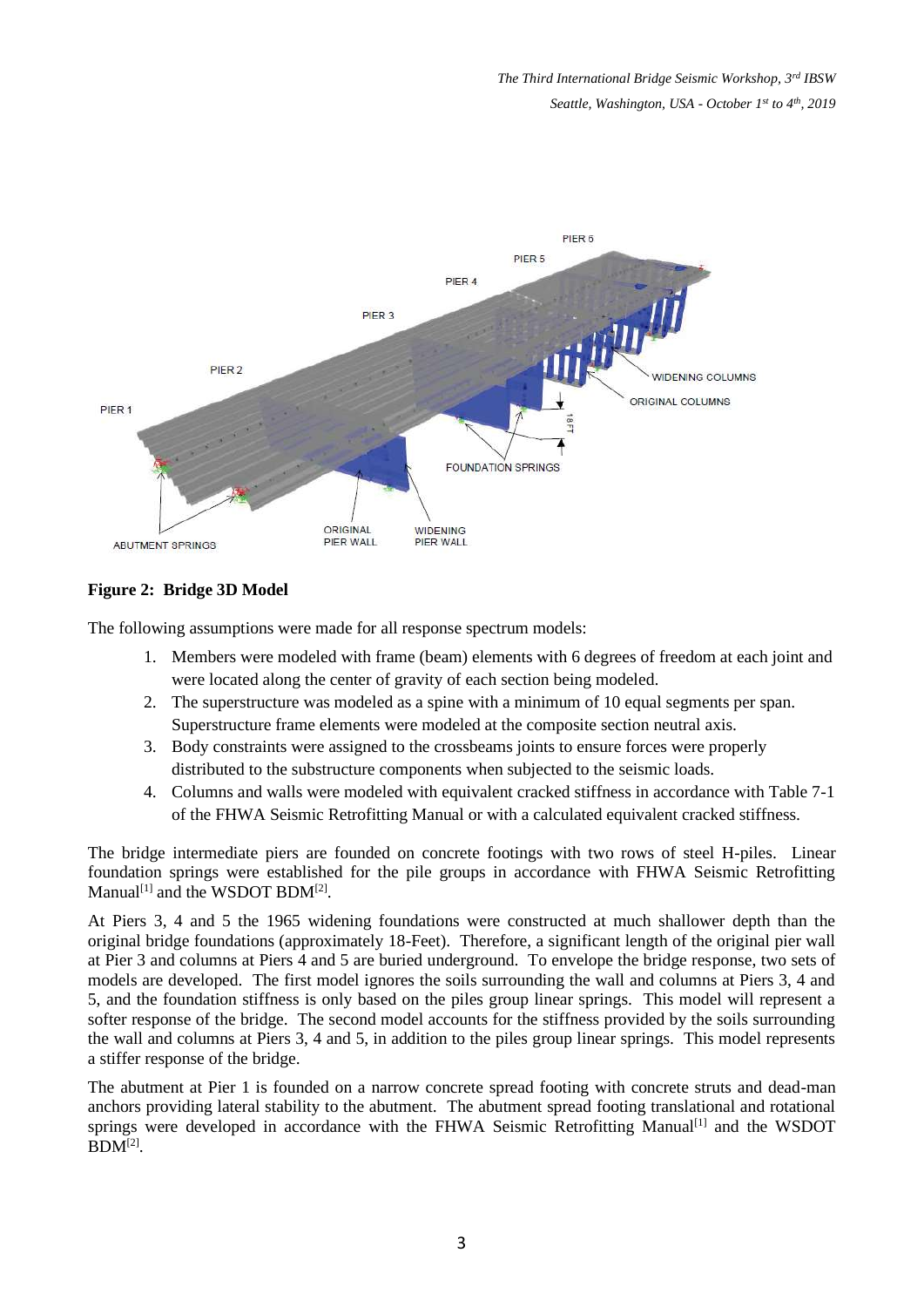The original bridge abutment at Pier 6 consists of a buried multi column bent founded on a concrete footing with H-Piles. Linear foundation springs were established for the pile groups in accordance with FHWA Seismic Retrofitting Manual<sup>[1]</sup> and the WSDOT BDM<sup>[2]</sup>. Similar to the intermediate piers foundations, two models are developed to investigate the effect of soils surrounding the buried columns. The widened portion of the abutment is supported on a single row of H-Piles without concrete columns. The lateral stiffness of the H-Piles was modeled based on soil-structure interaction using L-Pile software program.

Seismic loads and dead load effects are included in accordance with the FHWA Seismic Retrofitting Manual<sup>[1]</sup>. Live loading effects were not considered in the analysis because the presence of live load would not significantly influence the structure's capacity to meet life safety requirements.

The horizontal acceleration response spectrum curve was generated using the provisions established in the AASHTO Seismic Guide Specifications assuming 7% probability of exceedance in 75 years (approximately 1000-year return period) and 5 percent damping<sup>[3]</sup>. Based on the geotechnical investigation, the soil conditions are within Site Class D. The resulting design accelerations are  $A_s = 0.48g$ ,  $S_{DS} = 1.11g$  and  $S_{D1} =$  $0.58g$  <sup>[4]</sup>.

The geotechnical analysis of the post seismic slope stability indicate that Piers 5 and 6 are susceptible to flow failure as a result of liquefaction of the silt soil layer below fill. The post seismic lateral flow failures loads are applied at Piers 5 and 6 only at depths equal to 15-Feet and 56-Feet, respectively. Values of the lateral flow loads are provided in Table 2 of the Geotechnical Report<sup>[4]</sup>.

# **2.3 Seismic Demand Analysis Results**

The assumption that displacements of an elastic system will be the same as those of an elasto-plastic system is not valid for the inelastic performance of short-period structures. Therefore, AASHTO Seismic Guide Specifications, Section 4.3.3 provisions are used to determine the displacement magnification factor  $R_d$  for short-period structures<sup>[3]</sup>.

The displacement magnification factor was considered for both orthogonal directions. It was determined that  $R_d$  is equal to 1.0 and 1.43 in the bridge longitudinal and transverse directions, respectively. Utilizing the response spectral multimodal analysis, the bridge displacement demands are reported in both the longitudinal and transverse directions for each intermediate pier.

The force demands generated from the application of the lateral soil forces in the bridge longitudinal direction are reported. L-Pile software and CSI Bridge are used to determine the demands on the steel H-Piles and concrete columns.

The seismic demands on capacity protected members such as the superstructure and foundations are determined based on the over strength plastic hinging forces of the existing columns. An over strength factor of 1.4 is used as required per section 8.5 of AASHTO Guide Specifications<sup>[3]</sup>. In the bridge transverse direction at Piers 2 and 3, the seismic demands on the foundation elements are determined based on the anticipated elastic forces for the walls since the walls will not form plastic hinges when loaded in their strong direction.

The required bridge seat width at Pier 4 is calculated in accordance with the AASHTO Seismic Guide Specifications requirements<sup>[3]</sup>.

# **2.4 Seismic Capacity Analysis & Results**

Method D2 (Pushover) analysis of the FHWA Seismic Retrofitting Manual is used to determine the inelastic displacement capacity of the bridge<sup>[1]</sup>. The inelastic displacement capacity of a pier is directly related to its columns' ability to withstand plastic hinging and to accommodate the plastic rotational demands.

The evaluation of the plastic rotational capacity of columns is determined in accordance with Section 7.8.2 of the FHWA Seismic Retrofitting Manual. Potential plastic hinge locations and local deformation limit states such as compression failure of concrete, buckling of longitudinal reinforcement, low-cycle fatigue, lap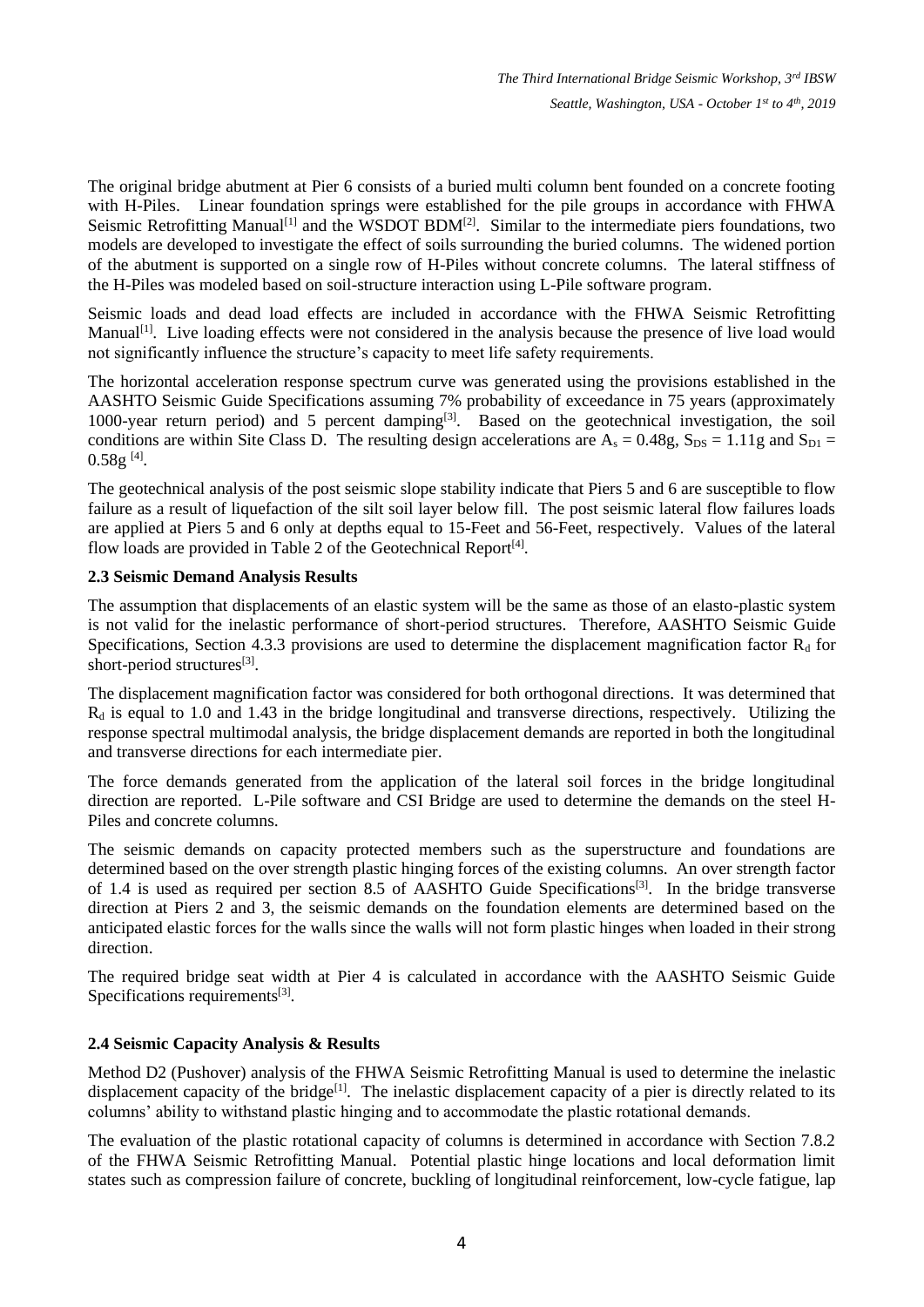splice failure, and shear failure are identified for each column within a pier. The limit state resulting in the least plastic rotation of a member is determined to be the controlling limit state<sup>[1]</sup>.

The plastic rotational capacity of a plastic hinge is directly proportional to the column curvature capacity which is sensitive to the axial load magnitude. Therefore, the column plastic rotational capacity is determined at several axial load values that envelope the anticipated axial loads of the different columns within a pier. CSI Bridge analysis program is used to perform the pushover analysis. The displacement capacity of individual piers is evaluated in the longitudinal and transverse directions independently.

The flexural and shear capacity of the superstructure, crossbeams and foundations are calculated in accordance with the AASHTO LRFD Bridge Specifications[5]. Column joint shear capacities are calculated in accordance with the FHWA Seismic Retrofitting Manual<sup>[1]</sup>.

The existing bridge seat width capacity at Pier 4 is determined based on the geometry provided in the bridge as-built plans.

### **2.4 Seismic Evaluation Results**

Based on the displacement capacity and demands, a displacement Capacity/Demand (C/D) ratio is calculated for each Pier. A displacement C/D ratio less than 1.0 indicates a structural deficiency and a need for seismic retrofit. Although, a column displacement C/D ratio larger than 1.0 may be interpreted as an indication of the column's satisfactory performance under seismic loading, some column damage can be expected at these inelastic displacements, particularly when the displacement demand exceeds four times the yield displacement.

A force C/D ratio less than 1.0 for a crossbeam or another capacity protected element indicates that this particular element does not have adequate capacity to ensure that plastic hinging only develops in the columns. Therefore, seismic retrofit would be required to ensure that capacity protected elements behave elastically as assumed in the analysis.

Tables 2 and 3 below provide a summary of the C/D ratios for the critical elements in the South Boeing Access Road over BNRR Bridge for the seismic load case and post-seismic lateral spreading load case, respectively:

| <b>BRIDGE ELEMENT</b>                | Pier 1 |     |     | Pier <sub>2</sub> |      |      | Pier 3 |      |      | Pier 4 |      |      | Pier 5 |      |      | Pier <sub>6</sub> |     |      |
|--------------------------------------|--------|-----|-----|-------------------|------|------|--------|------|------|--------|------|------|--------|------|------|-------------------|-----|------|
|                                      | C      | D   | C/D | С                 | D    | C/D  | C      | D    | C/D  | C      | D    | C/D  | C      | D    | C/D  | С                 | D   | C/D  |
| Foundation                           |        |     |     |                   |      |      |        |      |      |        |      |      |        |      |      |                   |     |      |
| Pile Axial Comp (kips)               | N/A    | N/A | N/A | 180               | 222  | 0.81 | 180    | 222  | 0.81 | 180    | 521  | 0.35 | 180    | 449  | 0.40 | 180               | 339 | 0.53 |
| Pile Shear (kips)                    | N/A    | N/A | N/A | 133               | 22   | 6.1  | 146    | 37   | 3.9  | 146    | 29   | 5.1  | 146    | 15   | 9.4  | N/A               | N/A | N/A  |
| Pile Moment (kip.ft.)                | N/A    | N/A | N/A | 60                | 25   | 2.4  | 63     | 55   | 1.2  | 63     | 34   | 1.9  | 63     | 15   | 4.3  | N/A               | N/A | N/A  |
| Column / Wall                        |        |     |     |                   |      |      |        |      |      |        |      |      |        |      |      |                   |     |      |
| $\Delta_{\text{Longitudinal}}$ (in.) | N/A    | N/A | N/A | 8.7               | 8.5  | 1.0  | 14.7   | 8.3  | 1.8  | 7.77   | 6.28 | 1.2  | 5.5    | 5.8  | 0.95 | 13.3              | 6.6 | 2.0  |
| $\Delta_{\sf Transverse}$ (in.)      | N/A    | N/A | N/A | N/A               | N/A  | N/A  | N/A    | N/A  | N/A  | 5.73   | 2.85 | 2.0  | 4.4    | 3.1  | 1.4  | 4.2               | 2.6 | 1.6  |
| Shear (kips)                         | N/A    | N/A | N/A | 1668              | 1312 | 1.3  | 1684   | 1206 | 1.4  | 82     | 93   | 0.88 | 128    | 154  | 0.83 | 56                | 85  | 0.66 |
| <b>Superstructure Frame</b>          |        |     |     |                   |      |      |        |      |      |        |      |      |        |      |      |                   |     |      |
| Shear (kips)                         | N/A    | N/A | N/A | N/A               | N/A  | N/A  | N/A    | N/A  | N/A  | N/A    | N/A  | N/A  | 99     | 74   | 1.3  | 59                | 40  | 1.5  |
| Moment (kip.ft.)                     | N/A    | N/A | N/A | N/A               | N/A  | N/A  | N/A    | N/A  | N/A  | N/A    | N/A  | N/A  | 1769   | 1736 | 1.02 | N/A               | N/A | N/A  |
| <b>Seat Width</b>                    |        |     |     |                   |      |      |        |      |      |        |      |      |        |      |      |                   |     |      |
| Seat Width (in.)                     | N/A    | N/A | N/A | N/A               | N/A  | N/A  | N/A    | N/A  | N/A  | 22     | 25.6 | 0.86 | N/A    | N/A  | N/A  | N/A               | N/A | N/A  |

**Table 2: Capacity/Demand Ratios Summary (Seismic Case)**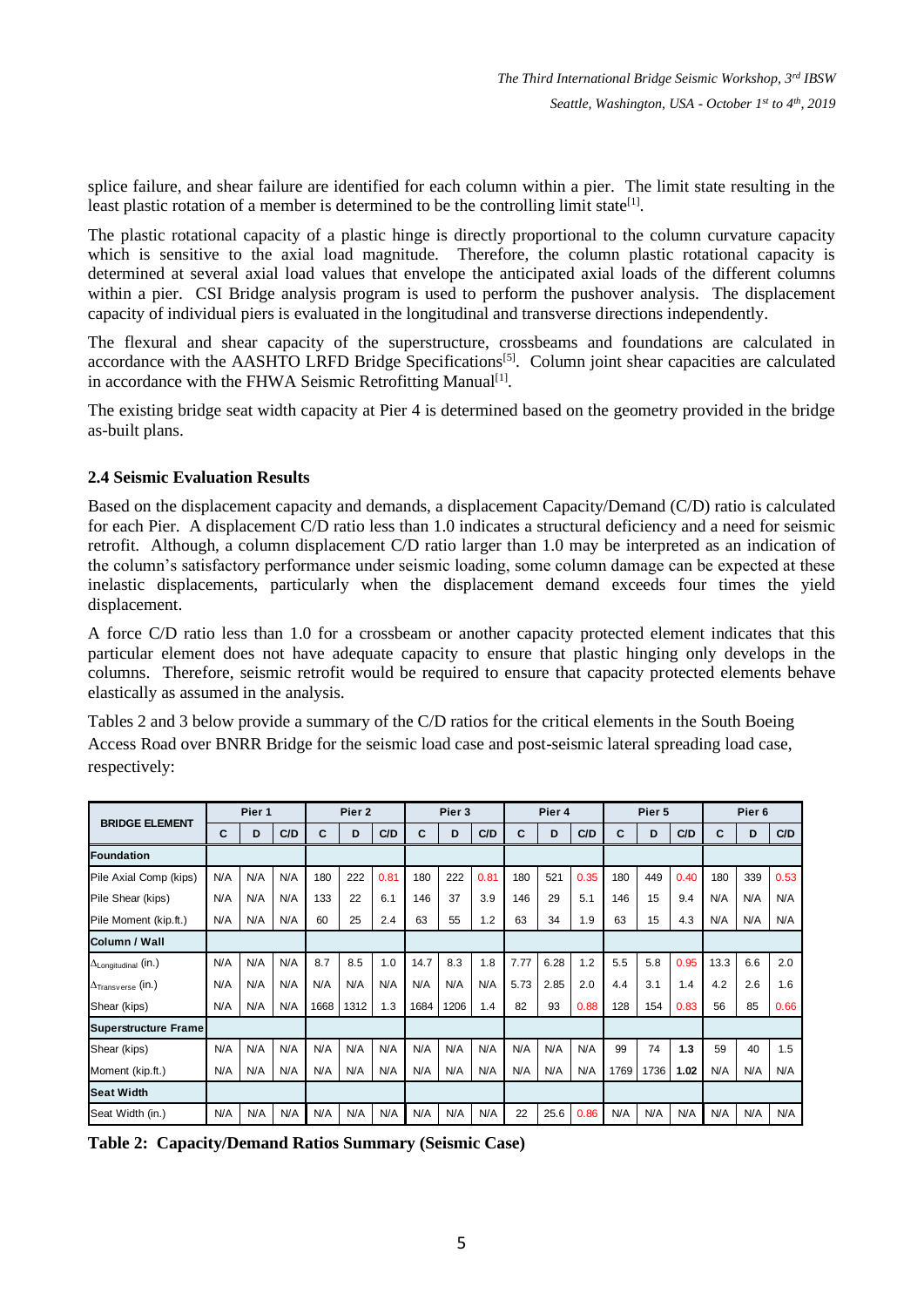*The Third International Bridge Seismic Workshop, 3rd IBSW Seattle, Washington, USA - October 1 st to 4th , 2019*

| <b>BRIDGE ELEMENT</b>  |            | Pier 4     |            |      | Pier 5 |      | Pier <sub>6</sub> |       |      |  |
|------------------------|------------|------------|------------|------|--------|------|-------------------|-------|------|--|
|                        | C          | D          | C/D        | C    | D      | C/D  | C                 | D     | C/D  |  |
| Foundation             |            |            |            |      |        |      |                   |       |      |  |
| Pile Axial Comp (kips) | <b>N/A</b> | <b>N/A</b> | <b>N/A</b> | 180  | 4832   | 0.04 | 180               | 9391  | 0.02 |  |
| Pile Shear (kips)      | <b>N/A</b> | <b>N/A</b> | <b>N/A</b> | 133  | 78     | 1.7  | 133               | 225   | 0.59 |  |
| Pile Moment (kip.ft.)  | <b>N/A</b> | <b>N/A</b> | N/A        | 183  | 101    | 1.8  | 183               | 279   | 0.66 |  |
| <b>Column</b>          |            |            |            |      |        |      |                   |       |      |  |
| Shear (kips)           | 35         | 105        | 0.33       | 66.0 | 661.0  | 0.10 | 77                | 1443  | 0.05 |  |
| Moment (kip.ft.)       | 1445       | 2796       | 0.52       | 821  | 14170  | 0.06 | 675               | 23470 | 0.03 |  |

**Table 3: Capacity/Demand Ratios Summary (Post-Seismic Case)**

# **3. Seismic Retrofit Design**

#### **3.1 Ground Improvements**

Ground improvement options for mitigation of the post-seismic stability issues at Piers 5 and 6 of the South Boeing Access Road Bridge were considered, including vibrocompaction, vibroreplacement (stone columns), deep soil mixing/cutter soil mixing, jet grouting, compaction grouting, and deep foundation shear elements. Given the low overhead and relatively small area, compaction grouting was used for mitigation of the postseismic stability issues at the bridge.

The improvement area extended over the width of the bridge plus about 5 feet on each side and from the base of Bent 5 to approximately 30 feet east of Bent 5. The primary grout pipe spacing was about 7 feet on center. The grout pipes would extended to a depth of about 25 feet.

#### **3.2 Concrete and Steel Rocker Bearings Replacement**

The concrete rocker bearings at Pier 4 were in poor condition and required removal and replacement. Although the steel rocker bearings at Piers 1, 2, 3 and 4 are generally in fair to good condition, steel rocker bearings are prone to failure during a seismic event; therefore, they are typically replaced.

The initial plan was to replace all the rocker bearings at Piers 1, 2, 3 and 4 with elastomeric reinforced bearing pads or fabric pad sliding bearings on reinforced concrete pedestals. However, at Piers 2 and 3, the proximity of the railroad tracks did not allow for the installation of the temporary shoring system for bearing and pedestal construction.

Since the steel rocker bearings are generally in fair condition and their failure will not result in the bridge collapse, the design team determined that not replacing the steel rocker bearings at Piers 1, 2, 3 and 4 is consistent with the seismic performance criteria for the project of PL1 (Life safety). Seat extension were provided at Pier 1 to prevent span unseating in case the fixed steel rocker bearings fail. Seat extensions and longitudinal seismic restrainers were also provided at Pier 4 to prevent span unseating.

#### **3.3 Longitudinal Seismic Restrainers at Pier 4**

Longitudinal seismic restrainers are required at intermediate piers with an expansion joint to prevent spans unseating during a seismic event<sup>[1]</sup>. Longitudinal seismic restrainers were attached to the soffit of the concrete slab on both sides of Pier 4 with a sufficient gap at one end of the longitudinal restrainers to allow for thermal movement.